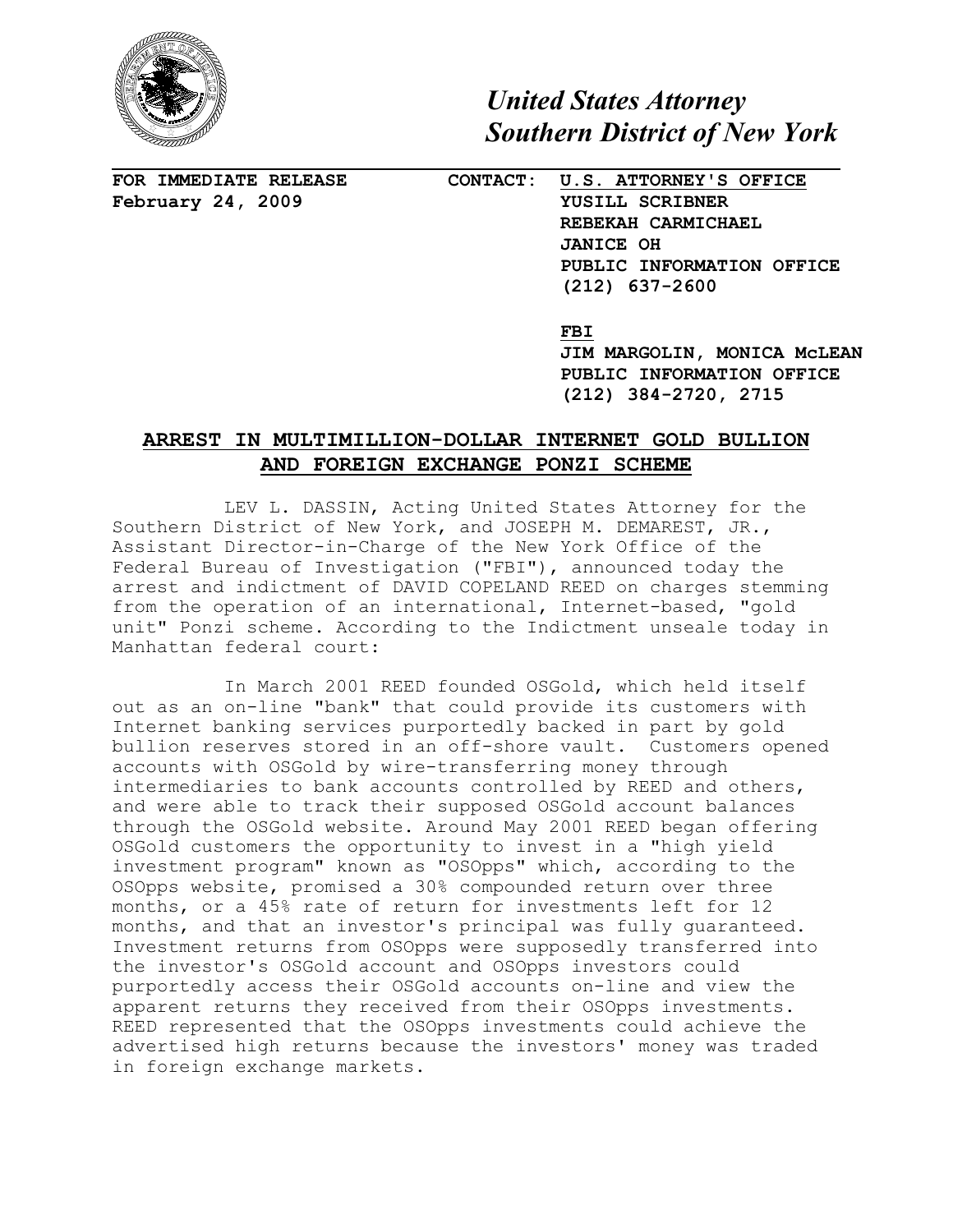Between March 2001, when REED started OSGold, and June 2002, when OSGold ceased operations, customers throughout the world opened an estimated 66,000 accounts with OSGold/OSOpps, transferring a total of at least approximately \$12.8 million to three bank accounts controlled by REED and his associates. For the first few months of its operation, OSGold appeared to operate reliably and developed a reputation as a secure way to engage in Internet banking while OSOpps provided investors with online statements purporting to show promised rates of return on investments.

In fact, neither REED nor anyone else at OSOpps engaged in any foreign exchange trading with the funds customers had invested. Instead, REED and his co-conspirators laundered the customers' funds through numerous bank accounts controlled by REED and/or his associates in the United States, Mexico, and Latvia, and elsewhere; and withdrew customers' funds via cash withdrawals and/or checks made out to cash. The funds were then employed for personal expenses of REED and his associates, including, for example, airplane tickets for REED and his family to travel to Mexico; vehicles for the use of REED and his associates; and businesses belonging to REED and his associates in the Cancun, Mexico, area, including a night club, a shopping mall, and a gymnasium. To deceive his customers, REED, or employees working at his direction, manually altered OSOpps account statements in order to make it appear to customers that they were receiving the advertised investment returns.

The scheme began to unravel in around March 2002 when an OSOpps investor unsuccessfully attempted to withdraw approximately \$10 million from OSOpps accounts. Following complaints by this investor, other customers attempted to withdraw their money from OSGold and OSOpps. In response to inquiries, REED and employees working at his direction sent lulling e-mails that falsely indicated, among other things, that there were technical problems with regard to accessing OSGold/OSOpps monies and that the problems were being addressed. OSGold and OSOpps ultimately ceased operations in or about June 2002 and REED fled the United States for Mexico. Prior to their departure, REED and his wife withdrew large amounts of cash from the various accounts he controlled which he then secreted (among other ways) in duffel bags and clothing in order to transport that cash to Mexico. Millions of dollars of the investors' and depositors' money, including principal, have never been returned. No gold bullion reserves associated with OSGold have been located.